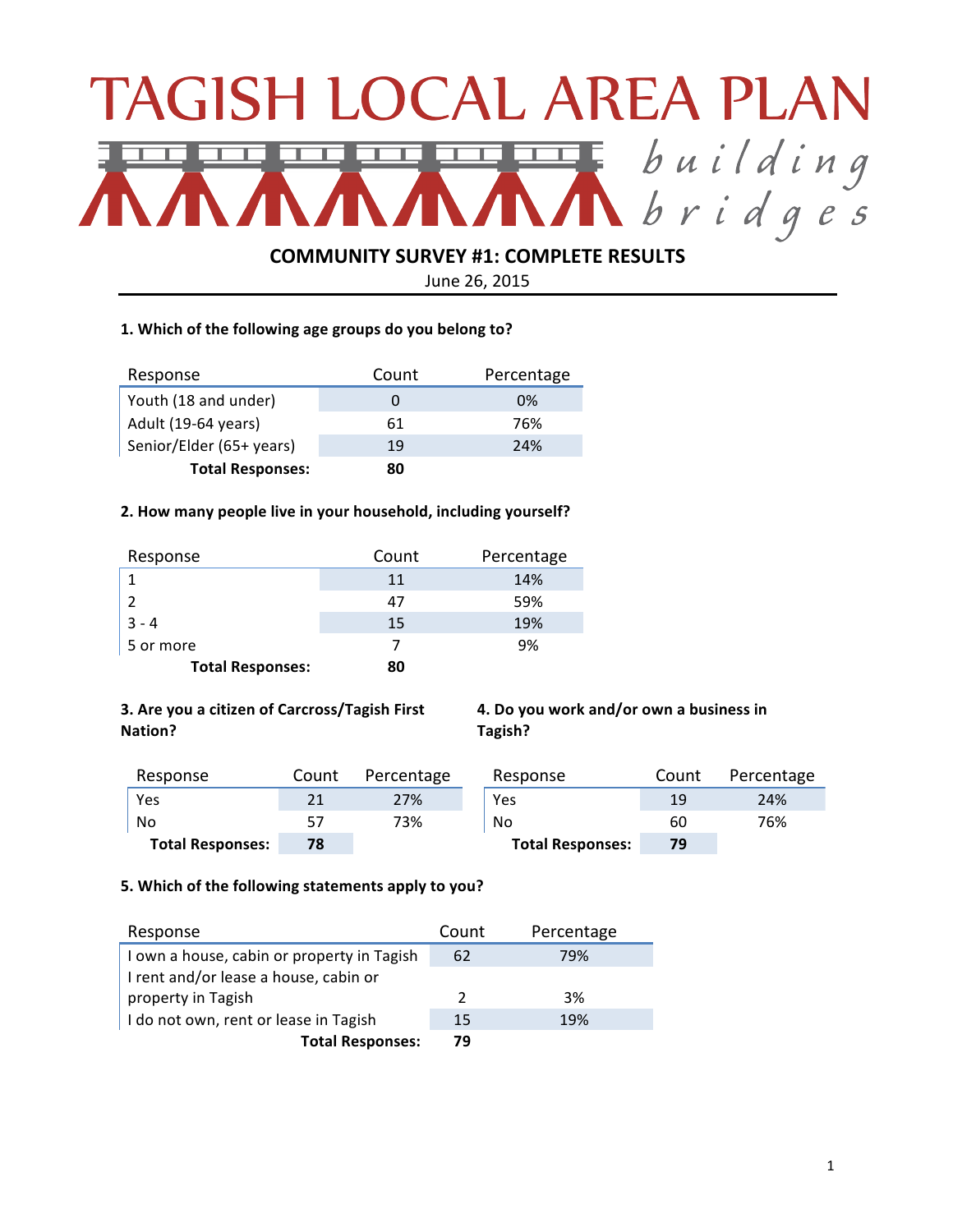# **6.** Where do you live and/or own property?

| Response                                           | Count | Percentage |
|----------------------------------------------------|-------|------------|
| California Beach                                   | 10    | 11%        |
| C/TFN Subdivision (near campground)                | 2     | 2%         |
| <b>Tagish Estates</b>                              | 8     | 9%         |
| <b>Taku Subdivision</b>                            | 33    | 37%        |
| Six Mile River East                                | 1     | 1%         |
| Six Mile River West                                | 10    | 11%        |
| Other, please specify                              | 8     | 9%         |
| $N/A - I$ don't live and/or own property in Tagish | 18    | 20%        |
| <b>Total Responses:</b>                            | 90    |            |

Other: Carcross-Choutla; own land/Sidney St./Carcross-Choutla; Carcross; Carcross-Choutla; Carcross; Secret Valley Lane; CTFN settlement land, sites, community and r blocks

## **7. Which of the following statements best describes you?**

| Response                                                      | Count | Percentage |
|---------------------------------------------------------------|-------|------------|
| I live full-time in Tagish                                    | 37    | 46%        |
| I do not live full-time in Tagish but spend time there        | 38    | 48%        |
| I do not live full-time in Tagish and do not spend time there | 5     | 6%         |
|                                                               | 80    |            |

## 8. If you do NOT live full-time in Tagish, how often do you spend time there throughout the year?

|        | Never spend time | Occasionally spend | Regularly spend time |
|--------|------------------|--------------------|----------------------|
| Spring | 8%               | 33%                | 60%                  |
| Summer | 0%               | 28%                | 73%                  |
| Fall   | 0%               | 40%                | 60%                  |
| Winter | 14%              | 40%                | 46%                  |

# **9.** If you do NOT live full-time in Tagish, what times during the week do you typically spend time **there?**

| Response                              | Count | Percentage |
|---------------------------------------|-------|------------|
| Weekends only                         | 4     | 10%        |
| Mainly weekends with some weekdays    | 20    | 50%        |
| Weekdays only                         | 1     | 3%         |
| Mainly weekdays with some weekends    | 9     | 23%        |
| Other, please specify                 | 6     | 15%        |
| $N/A - I$ do not spend time in Tagish | 0     | 0%         |
| <b>Total Responses:</b>               | 40    |            |

Other: Holidays/summer; holidays/summer; when I am here, here daily; I spend more than half of my time at Tagish mainly during weekdays with some weekends; 1 to 6 days per week when in the territory; When I make time!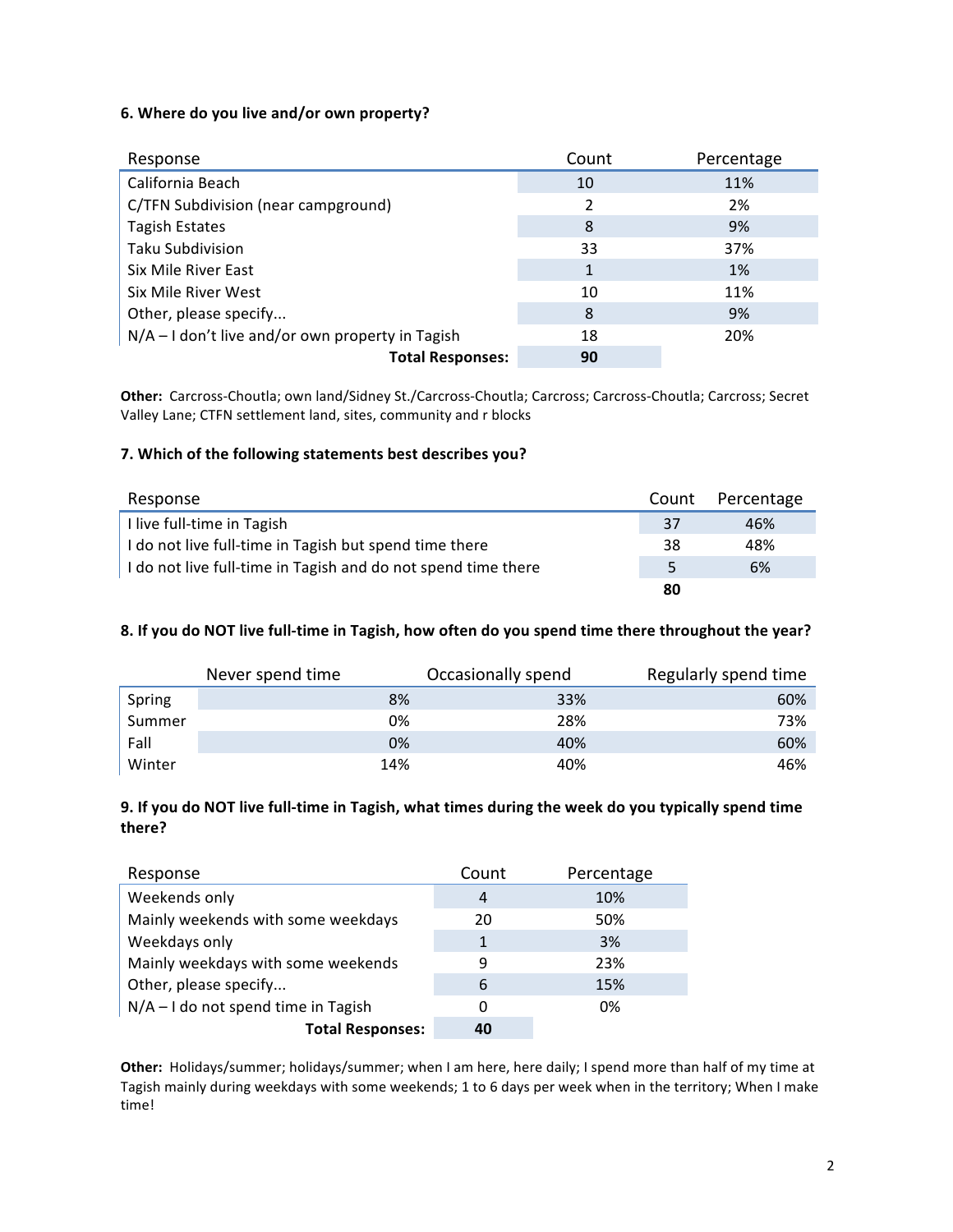# PART II. OPEN QUESTION RESPONSES: Please note that results (i.e., spelling/grammar) have not been edited.

# 10. What activities do you like to do in Tagish?

| # |              | Response                                                                                                                                              |
|---|--------------|-------------------------------------------------------------------------------------------------------------------------------------------------------|
|   | $\mathbf{1}$ | community planning                                                                                                                                    |
|   | 2            | fishing & gardening. socializing @community hall                                                                                                      |
|   | 3            | Gardening, kayaking, quading, wild harvesting, spending time with friends                                                                             |
|   | 4            | boating, walking/hiking, quading, gardening, snowshoeing, cross country skiing                                                                        |
|   | 5            | snowmobiling, dirtbiking, bicycling,                                                                                                                  |
|   | 6            | attend the pancake breakfasts, any gardening related courses, fishing, gardening,                                                                     |
|   | 7            | I have not done any activities in Tagish yet except the easter egg hunt with kids but would like to see alot of the stuff tagish does in Carcross too |
|   | 8            | Hiking, biking and canoeing.                                                                                                                          |
|   | 9            | skiing, gardening, community activities at TCA, kayaking, canoeing, boating                                                                           |
|   | 10           | hiking, bird viewing, attending functions at community centre                                                                                         |
|   | 11           | All outdoor activty                                                                                                                                   |
|   | 12           | Walk, enjoy the quiet                                                                                                                                 |
|   | 13           | Hike, kayak, skiidoo, dogmush                                                                                                                         |
|   | 14           | Garden, boat, fish, solitude                                                                                                                          |
|   | 15           | Wildlife, fish, sightsee                                                                                                                              |
|   | 16           | Life life                                                                                                                                             |
|   | 17           | Hiking, fishing. Garden; farming (in process) - horses, chickens etc. (increase self-sufficiency). Quiet time at home                                 |
|   | 18           | Hiking, visiting                                                                                                                                      |
|   | 19           | Recreation, community events. Social activities, boating, hiking. ATV, snowmobiling                                                                   |
|   | 20           | Any and all outdoor activities, operate my business                                                                                                   |
|   | 21           | Garden, Dogs, Visit neighbours, play cards, boat, fish                                                                                                |
|   | 22           | Because I'm so busy I like to just rest when I'm home. Enjoy visitors and play Canasta                                                                |
|   | 23           | Nature, fishing, sailing, biking, hiking, hunting, living! Picking wild food and medicines                                                            |
|   | 24           | Fishing, swan watching                                                                                                                                |
|   | 25           | Camp, fish, relax                                                                                                                                     |
|   | 26           | Fish, would like to live there, have a F.N. subdivision by River. Compared to all non-F.N. that live and own homes along river                        |
|   | 27           | Fiching - fighting with mosquitos Walking on heach walking and enjoying scenery                                                                       |
|   | ີ            | $-1.1.1$                                                                                                                                              |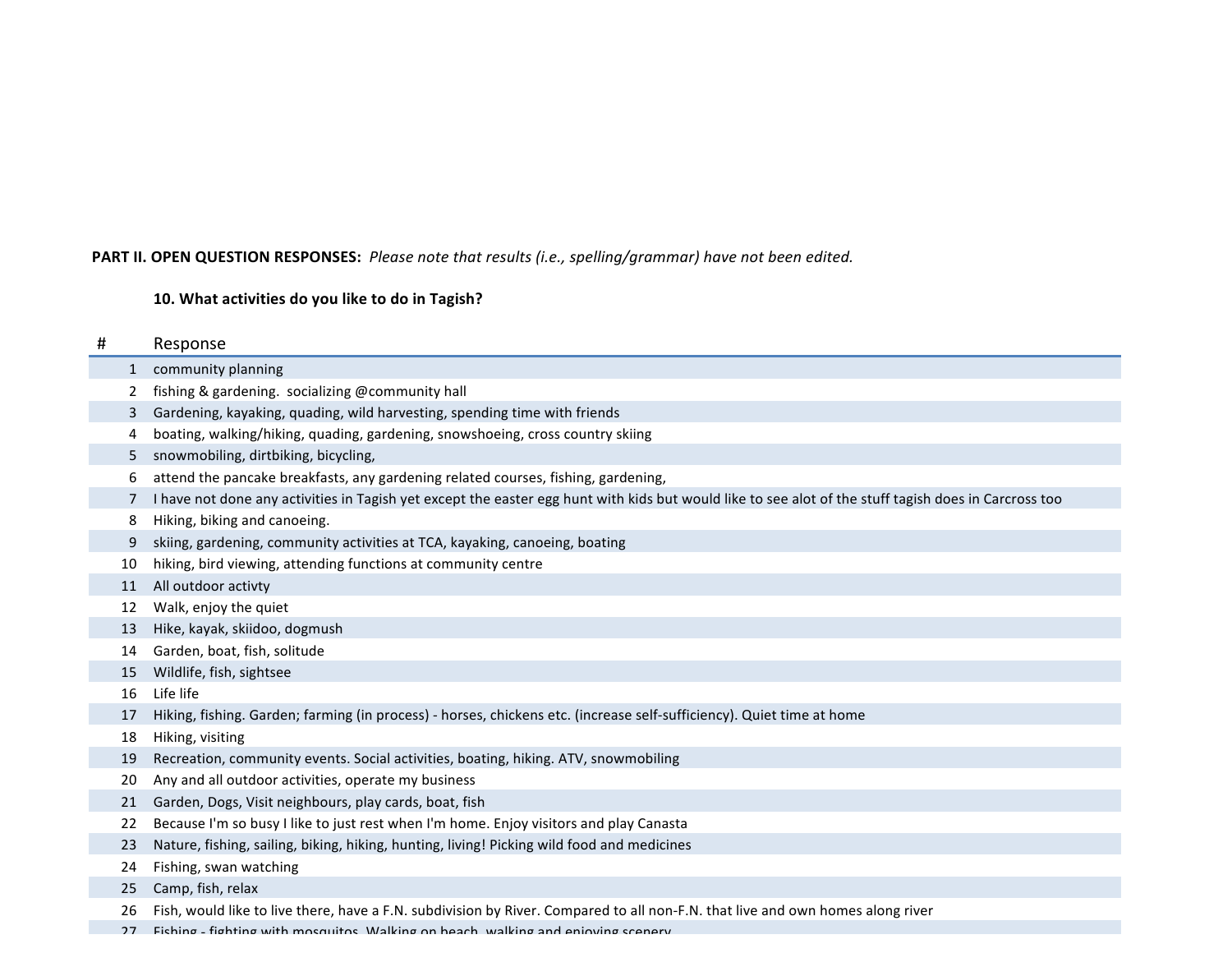| 29 | drive, camp                                                                                                                                                 |
|----|-------------------------------------------------------------------------------------------------------------------------------------------------------------|
| 30 | Fishing, camping, spend good times there                                                                                                                    |
| 31 | Fishing, camping                                                                                                                                            |
| 32 | Visit friends, RRC meetings, C/TFN work                                                                                                                     |
| 33 | Drive through the scenery                                                                                                                                   |
| 34 | Fish, nature, berry picking, generally live a good life, garden                                                                                             |
|    | ATVing, Snowmobiling, Kayaking, Skiing, Biking, Woodcutting. I work from home and generally enjoying being here and away from the busyness of               |
| 35 | town.                                                                                                                                                       |
| 36 | Relax, putter, fish, community events, sleep                                                                                                                |
| 37 | Mountain biking, sea kayaking, sailing, fishing, snowmobiling, cross country skiing                                                                         |
| 38 | Develop own property, walk, quad on trails, fish, hike, snowshoe                                                                                            |
| 39 | Sailing, wind surfing, kayaking, enjoying the peaceful environment                                                                                          |
|    | Non-motorized/fossil-fueled recreation. Walking, biking, boating, fishing, birdwatching, nature loving, attempting to enjoy the biggest financial           |
| 40 | investment of my life (but that is difficult)                                                                                                               |
| 41 | outdoors                                                                                                                                                    |
| 42 | Rest and relaxation. Quiet place to unwind. Some fishing and ATV riding                                                                                     |
| 43 | Boating, fishing, biking, running, ATVing, and relaxing                                                                                                     |
| 44 | Fishing, hunting, atv riding, hiking                                                                                                                        |
| 45 | Fishing, hunting, hiking, biking, snowmobiling. Riding ATV'S, yoga, exercise programs                                                                       |
| 46 | Hiking, fishing, gardening, volunteering                                                                                                                    |
|    | Walk, read, enjoy the view of mountains, birds, water, wind! Enjoy friends and family. Enjoy ocean kayaking, traveling down the lake camping by boat        |
| 47 | in summers. Play with kids on the beach, build sand castles etc.                                                                                            |
| 48 | Boat, birdwatch, visit neighbours, go to community centre, visit the bridge                                                                                 |
| 49 | Living.                                                                                                                                                     |
| 50 | walking, kayaking, sailing _boating in general.                                                                                                             |
| 51 | water, hiking, biking, flying, working.                                                                                                                     |
| 52 | fish, trail ride, walk, work out doors, snowmobile, gather wood, build my place                                                                             |
| 53 | Walk, hike, bike, swim, eat, drink and be merrily healthy.                                                                                                  |
| 54 | Camp, picnic, boat, fish, visit, watch swans, gather food and medicines.                                                                                    |
| 55 | what I like is doing what I want when I want in the current season, no driving to go do it                                                                  |
|    | Mountain biking, hiking, gardening, skating, cross-country skiing, fishing (lake and ice), relaxing, canoeing, bird and wildlife viewing and gathering with |
|    | neighbors to celebrate and attend special events (Canada Day, Harvest Fair, Community clean-up, BBQs, Pancake Breakfasts, Community Garage and              |
| 56 | Plant Sale, Halloween Party, Valentine's Dinner and Dance etc.).                                                                                            |
| 57 | walk the beach                                                                                                                                              |

58 Hiking, biking, exploring, photography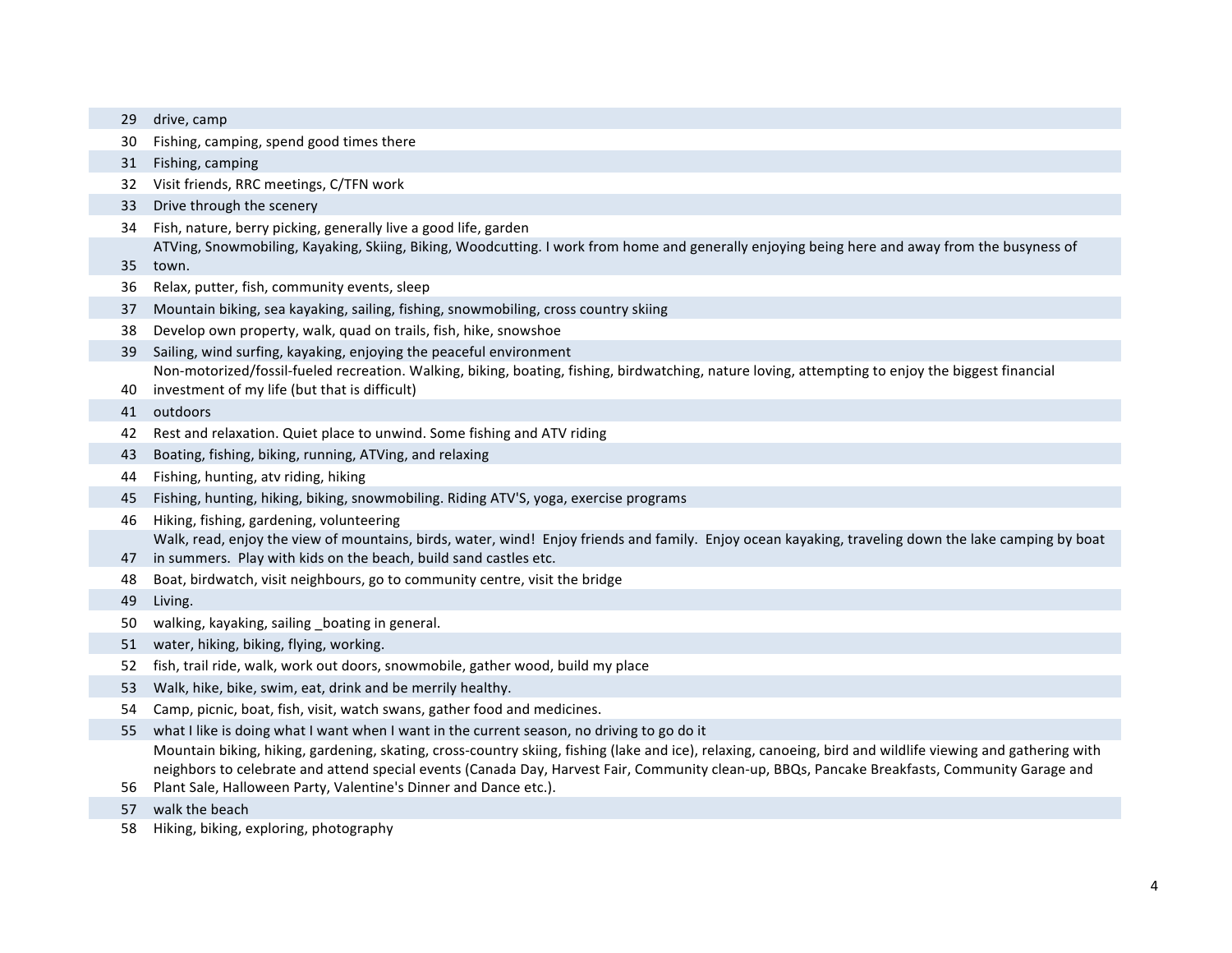# 11. What do you value most about Tagish? What makes this area special?

|    | 1 swans                                                                                                                                                                                                                                                                                                                 |
|----|-------------------------------------------------------------------------------------------------------------------------------------------------------------------------------------------------------------------------------------------------------------------------------------------------------------------------|
| 2  | scenic beauty. slow pace of life.                                                                                                                                                                                                                                                                                       |
|    | The proximity of wildlife is very special. We have the opportunity to see most of Yukon's species right outside our window. The lakes system beckons year                                                                                                                                                               |
|    | round, with ice fishing, ski doing, boating, and laying on the beach. Tagish has a core group of very hard working, dedicated people who have built our                                                                                                                                                                 |
|    | community to provide reliable, essential services, such as EMS, Tagish VFD, and a Community Club. I don't think other communities have the level of<br>volunteerism that Tagish does. The people are wonderful, the air is clean, the water is clean, wildlife abounds, and there are a network of trails to get out on |
| 3  | with your quad, snowmobile, skiis, dogs, or feet!                                                                                                                                                                                                                                                                       |
| 4  | The beautiful scenery and quiet rural life style                                                                                                                                                                                                                                                                        |
| 5  | that i can ride anywhere without bothering anyone                                                                                                                                                                                                                                                                       |
| 6  | In my case I enjoy the view out my front window, the size of the community and the people in it.                                                                                                                                                                                                                        |
| 7  | not alot of people there and most of the elderly first nation and non help each other out and know whos who                                                                                                                                                                                                             |
| 8  | Wilderness. Not a built up area. Not a "town", but a wilderness residential area.                                                                                                                                                                                                                                       |
| 9  | the beauty of the lakes and mountains, the solitude, possible viewings of wildlife                                                                                                                                                                                                                                      |
| 10 | Not urban                                                                                                                                                                                                                                                                                                               |
| 11 | Environment - quiet, privacy, fresh water, mountains, wildlife                                                                                                                                                                                                                                                          |
| 12 | Freedom - not being controlled by rules and regulations                                                                                                                                                                                                                                                                 |
| 13 | Freedom, River, Wildlife, Quiet                                                                                                                                                                                                                                                                                         |
| 14 | No zoning, Live and let live                                                                                                                                                                                                                                                                                            |
| 15 | - freedom to pursue recreational activities, - country living, natural environment                                                                                                                                                                                                                                      |
| 16 | Rural, open, wild, freedom, people                                                                                                                                                                                                                                                                                      |
| 17 | Freedom, Clean environment, Nature abounds, eagles fly                                                                                                                                                                                                                                                                  |
| 18 | I like the river being clean and the fish is still healthy as far as I know. I worry about the contaminates from the mines, in the water.                                                                                                                                                                               |
| 19 | Intact ecosystem, clean air and water, wildlife, good neighbours                                                                                                                                                                                                                                                        |
| 20 | Swans in spring, Fishing on bridge                                                                                                                                                                                                                                                                                      |
| 21 | It's a nice calm community                                                                                                                                                                                                                                                                                              |
| 22 | Historic meeting place for First Nation                                                                                                                                                                                                                                                                                 |
| 23 | Signs are people's names, the quiet, history                                                                                                                                                                                                                                                                            |
| 24 | All of it                                                                                                                                                                                                                                                                                                               |
| 25 | Caribou habitat, wildlife corridors                                                                                                                                                                                                                                                                                     |
| 26 | The water, the remote/quiet community                                                                                                                                                                                                                                                                                   |
| 27 | Tagish stay Tagish                                                                                                                                                                                                                                                                                                      |
| 28 | I am safe                                                                                                                                                                                                                                                                                                               |
| 29 | Direct access to the Southern Lakes System and surrounding wilderness. It has a small population, and is quiet, and has a low crime rate. It is a very                                                                                                                                                                  |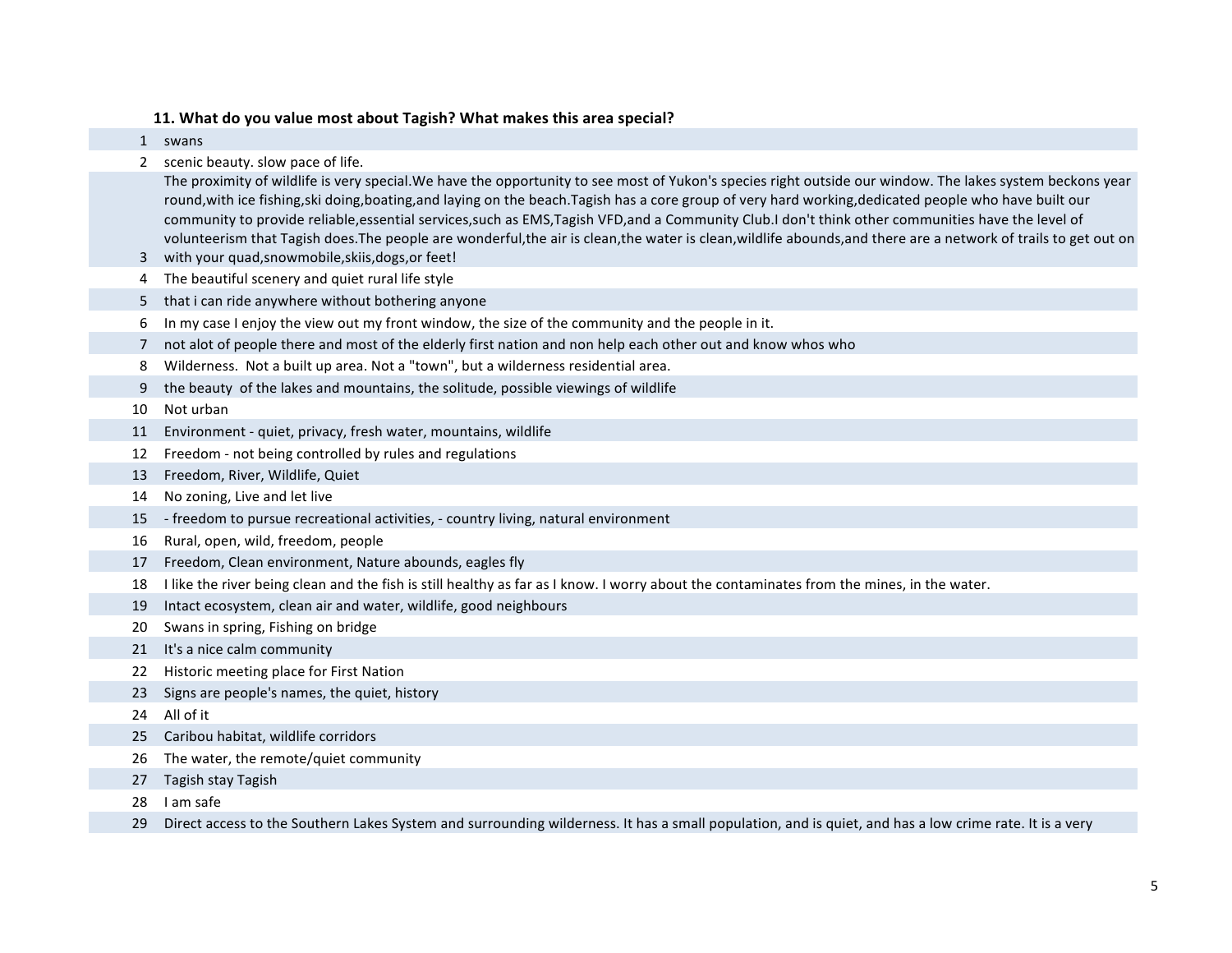|    | supportive community and peple watch out for each other. Rural location = less beaurocracy, taxes, red tape and intrusions on our lives, and more peace,<br>quiet and tranquillity. We bought our property 'unzoned' and value that tremendously.                                                                                                                                                                                                                                                                                                |
|----|--------------------------------------------------------------------------------------------------------------------------------------------------------------------------------------------------------------------------------------------------------------------------------------------------------------------------------------------------------------------------------------------------------------------------------------------------------------------------------------------------------------------------------------------------|
| 30 | Participated in Tagish Cafe (so skipping)                                                                                                                                                                                                                                                                                                                                                                                                                                                                                                        |
| 31 | Quiet, peaceful                                                                                                                                                                                                                                                                                                                                                                                                                                                                                                                                  |
| 32 | Critical sensitive ecosystem/habitat for birds, fish and animals and plants and fungi and all sentient beings. Proximity to the river and that single track<br>non-motorized trail.                                                                                                                                                                                                                                                                                                                                                              |
| 33 | outdoors                                                                                                                                                                                                                                                                                                                                                                                                                                                                                                                                         |
| 34 | Quiet and peacefull.                                                                                                                                                                                                                                                                                                                                                                                                                                                                                                                             |
| 35 | Access to amazing country and scenery                                                                                                                                                                                                                                                                                                                                                                                                                                                                                                            |
| 36 | The quality of living                                                                                                                                                                                                                                                                                                                                                                                                                                                                                                                            |
| 37 | Privacy, beauty, wildlife, scenery,                                                                                                                                                                                                                                                                                                                                                                                                                                                                                                              |
| 38 | Lake access, the pace, the community                                                                                                                                                                                                                                                                                                                                                                                                                                                                                                             |
| 39 | The beauty of the mostly intact, environment. Clean air, clean water beautiful, natural scenery.                                                                                                                                                                                                                                                                                                                                                                                                                                                 |
| 40 | the Lake and surroundings. People.                                                                                                                                                                                                                                                                                                                                                                                                                                                                                                               |
| 41 | Green areas between lots. Access to wild areas.                                                                                                                                                                                                                                                                                                                                                                                                                                                                                                  |
| 42 | The beauty of the area with clean water and air. Very little government involvement.                                                                                                                                                                                                                                                                                                                                                                                                                                                             |
| 43 | The space and the lakes, and the mountains.                                                                                                                                                                                                                                                                                                                                                                                                                                                                                                      |
| 44 | the lake, trails, peace and quiet, good roads, good water, fire and ambulance, community hall, low crime rate, good people, wildlife, good free dump                                                                                                                                                                                                                                                                                                                                                                                             |
| 45 | That I can do the things I like to do in a beautiful enviroment. The area is usually peaceful and wonderfulso far.                                                                                                                                                                                                                                                                                                                                                                                                                               |
| 46 | The feel of it, I am from there and spent time growing up there and it always felt good, resources everywhere, it's like sacred fish place!                                                                                                                                                                                                                                                                                                                                                                                                      |
| 47 | it's peaceful and quiet                                                                                                                                                                                                                                                                                                                                                                                                                                                                                                                          |
| 48 | The community of Tagish consists of a group of like-minded and very supportive neighbors that care for one another in times of need. We all share a<br>common bond that the natural environment is worth protecting and being stewards of. This vibrant community runs on volunteerism and the dedication<br>of our volunteer fire department is incredible. Tagish has a professional and phenomenal part-time librarian working 10 hours a week, a volunteer and<br>paid ambulance crew is worth noting for a community of the size of Tagish. |
| 49 | the peacefulness, uncrowded beach, the view                                                                                                                                                                                                                                                                                                                                                                                                                                                                                                      |
|    | Peace and quiet and being in nature.                                                                                                                                                                                                                                                                                                                                                                                                                                                                                                             |

# 12. What do you see as the challenges facing Tagish?

| # | Response |
|---|----------|
|   |          |

1 too many people fishing from the bridge

irresponsible non-residents of tagish coming to tagish to party. Result is trash left behind in greenbelts, bonfires lit during extremely dry conditions.

2 vandalism to private and public property is sure to follow.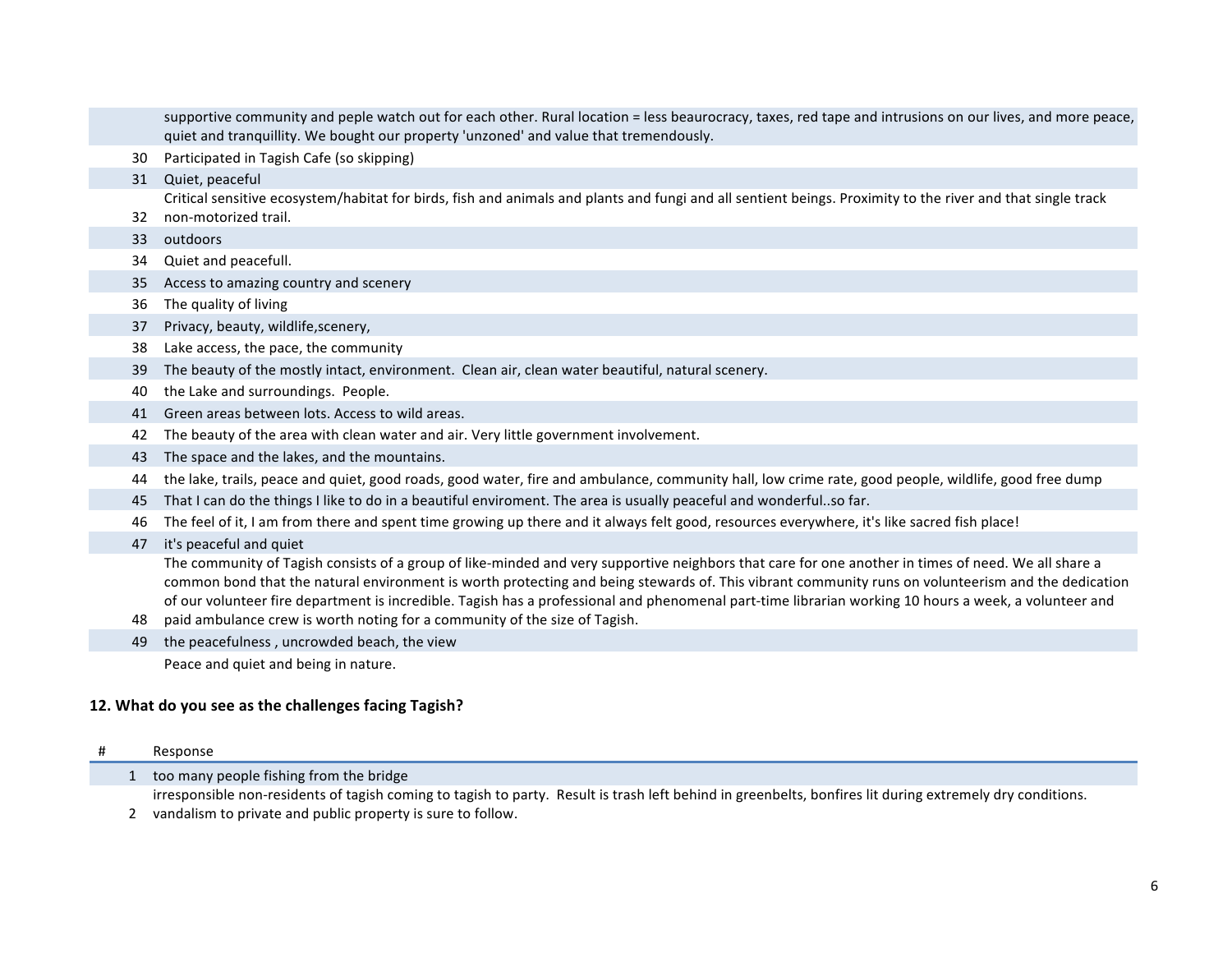3 farm.5 acre lots, embedded in the community, would be perfect. Lack of employment...there is nothing in Tagish to inspire young families to move here, unless they are self employed.The population is predominately retirees, and that is reflected in the local events.Tagish has no self sufficiency...everything must be purchased in Whitehorse.It needs greater food security, and possibly, power security. Tagish needs some mid-sized, affordable land, for young families who may be thinking of moving to the region to 4 Resource development, how it is done and protection of sensitive areas. Lack of work for young people, there is little to hold them in the area 5 lack of things to do for young adults. everything that the community center puts on is for small children or seniors. 6 here. Like every other community senior's housing is something that is needed. I think we have far out grown the community centre. The risk of a forest fire. There are more and more people retiring out here, so there will be a greater need for senior support services like home support workers and nurses. Some seniors have had to move to Whitehorse because they can no longer live 7 its kinda a remote area and out of the way and spread out 8 and year round residential homes. Urbanization. As commuting is getting easier to Whitehorse and the area is chosen as a weekend retreat for Whitehorse residents, the area is losing forest 9 increase in number of people living in Tagish, both permanent and recreational, increase of ATV use in sensitive areas, limited resources, gas, groceries, 10 More gov't 11 Fish population 12 Too many people, Lot development and expenses, A lot of foreign residents, Low Canadian dollar makes Tagish open for foreign part-time residents 13 Change of land use, More activity 14 - urban growth, - rules being imposed by newcomers or government - loss of lifestyle 15 Imposing rules, restrictions 16 Fracking, Employment, Improving telephone, internet, hydro services 17 Frack free, less power outages 18 Do not want rigid bylaws that prevent the free rural lifestyle that we enjoy, fear of fracking 19 Private dock for CTFN citizens/employees. Needing a store/more business. Recreational activities, such as skate park, basketball court, baseball field, etc. Places to stay (hotel, cabins, motels). 20 Dog teams 21 Communicating with all people who live there year round 22 Cross cultural understand and acceptance of each others history 23 People with different opinion about Tagish culture/language 24 All of it 25 Residences want a 2nd access to Ten Mile Road, but we don't want it. 26 Docks -> too many and affect Tagish HPA -> no access along shore due to docks 27 The government just take over land and start own businesses 28 Sewage/grey water polluting 6 Mile River 29 stay.Lack of seniors housing. Every year we are watching seniors have to leave the place they love, because they cannot get the housing or help they need to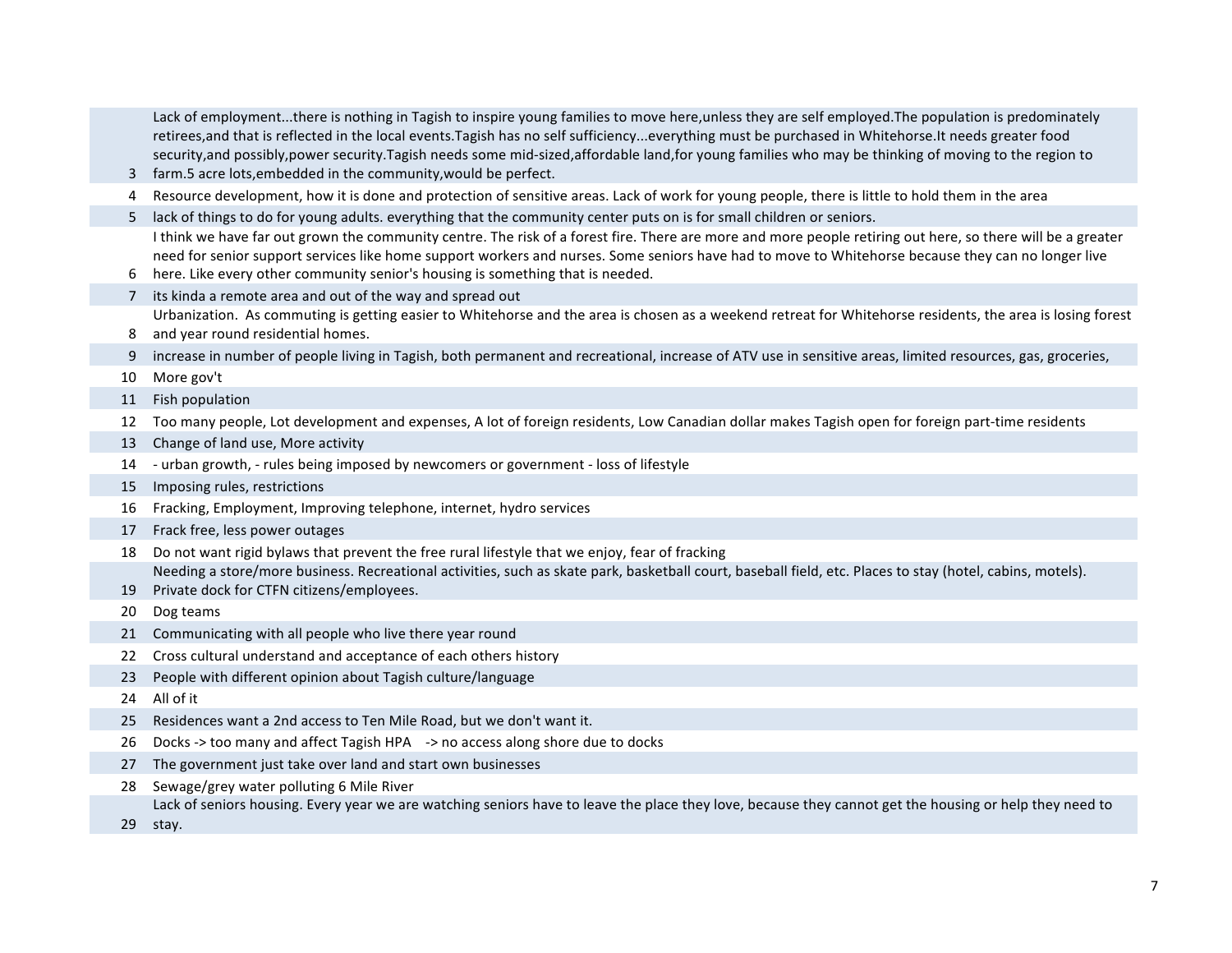Lack of available land for those who wish to try endeavours such as farming for example. Most useable land has been tied up. Very little economy. We still need to go to Whitehorse for almost everything. We often need to bring people in from Whitehorse to perform certain services. Most people need to leave Tagish to find any kind of work. More beaurocratic intrusions on our lives. For example attempts to impose zoning - imposing restrictions on those who already own property here.

30 Participated

31 Big-scale development (eventually), Evolution into municipal setup. (Hamlet, village)

Angry, dangerous dog penitentiary. 24/7 angry noise and warden screaming and swearing. My neighbourhood's peaceful enjoyment, property values, sense of safety - DESTROYED. People who feel entitled to be loud, to burn fossil fuels, to be wasteful and disrespectful. For example; dangerous dog penitentiary, four wheels 'rat-bagging' up and down beaches, river, in the water! WTF? NOISE! from dogs, machines (snowmobiles, dirtbikes, four wheelers, chainsaws). should not this be illegal? as in wildlife harassment? Barbed wire fences in Tagish Estates WTF. I do have positive ideas but the fact that this planning is happening has triggered a lot of things that are painful, such as almost dying from an autoimmune disease caused by breathing in burning garbage (thank god that doesn't happen) but also I think this process NEEDS a truth and reconciliation component to tell the story of WHY Tagish

- 32 Estates even exists (SHADY!)
- 33 no economic development. This place is dead.
- 34 Growth in a responsible manor. A few "problem" (noisy) properties. Unregulated development. Dogs. Access to fuel for boating. Access to firewood and hunting territory based on color of skin. Boaters being verbally abused for passing under the bridge in
- 35 the designated corridor.
- 36 To many rules and regulations like Whitehorse, that's why we live here
- 37 People seem to be able to have as many dogs as they want. Many of the residents are resistant to change and don't see the value that change brings. We need to have more services in the community but people are
- 38 afraid of the change that these services may bring Government wants to bring in Fossil fuel industry, 'Whitehorse Trough' oil and gas exploration! Our water needs to be protected from extraction and sale,
- 39 as the South begins to run out of clean, fresh water. We need sustainable, renewable energy in Yukon. We need a government that respects democracy.
- 40 Flooding, forest fires, but especially over development The people retiring and moving here have much different values from the people who have lived here for a long time. They are urban oriented and want to
- 41 impose their ideas on the longer term residents. Preserving it as a low key place to live with very little "development". Keeping the lakes pristine. Keeping the oil and gas industry out. Protecting our water

### 42 from sale or transport! Some people want to dictate to others how to live, and are too controlling of our future. Some people like to create division with first nations. Some people want to push their garbage religion around and take over community services like the community hall. These are challenges that make it hard to

- 43 work together to protect our rights and privileges, and create an atmosphere of trust. Potentially this process. Over development and densification. You can't regulate good behavior so more people just means more problems. Someone with a home elsewhere can initiate or support changes that suit their narrow(ie.part time and privileged) perspective, maintaining the environment, pay for dumping is going to be a loser(take a snap shot today and another a year after the changes), so this brings us to the big underlying and ongoing challenge -
- 44 YTGs relentless one size fits all approach to the unincorporated communities and the lip service consultation Govenment made decisions, by city minded people, carried out trying to make a village a city. So many decisions create division..of course..division creates
- 45 more jobs..to 'fix' the division..and so on etc. Most of that is gov't created..both territorial and band. Tagish is slowly becoming torn by people that want to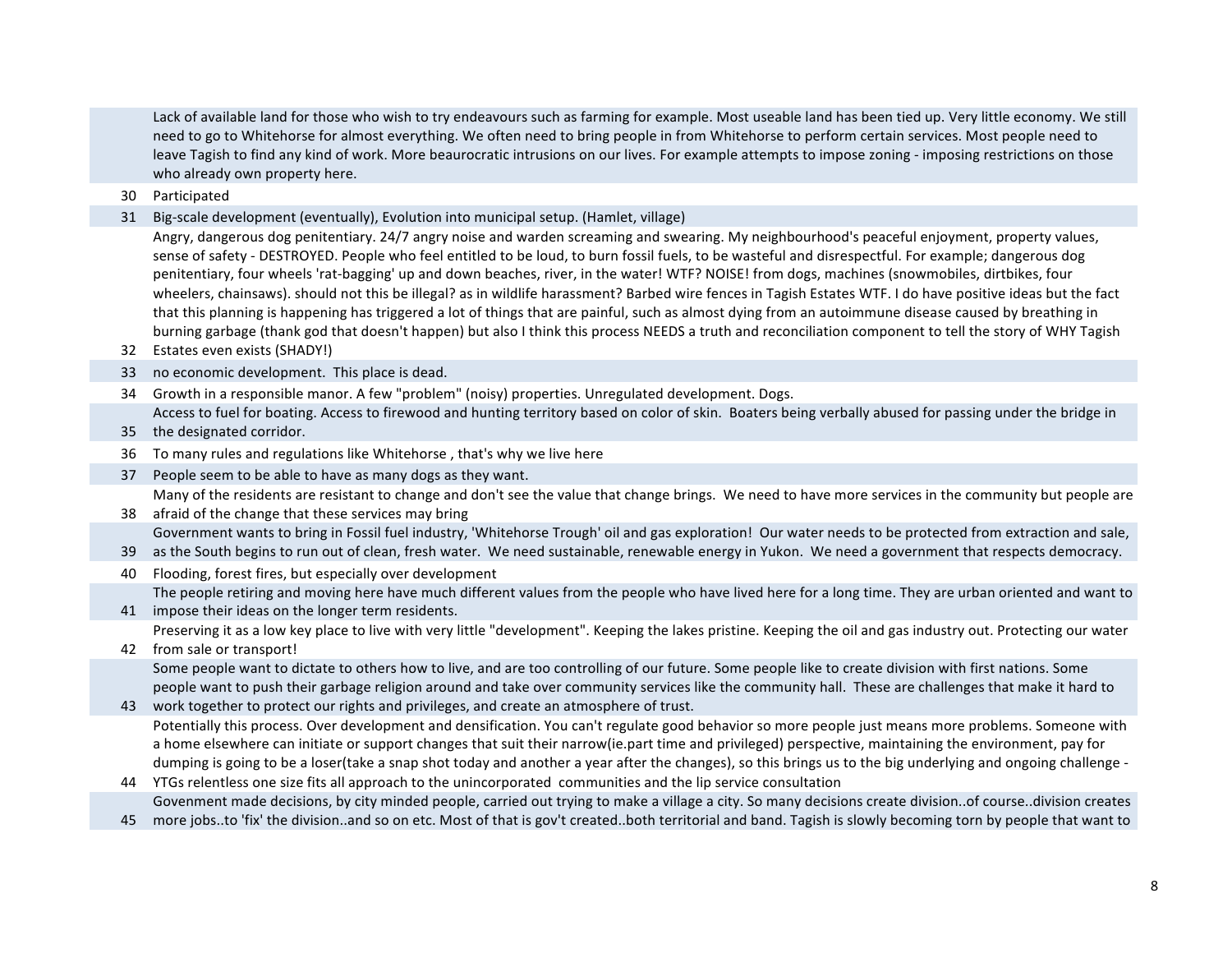have everything they had somewhere else..but in what they think of as an isolated lifestyle..and then there are the locals that want to retain the peaceful lifestyle. The locals are losing!! So many more committees, groups, boards, councils..and they all want want want. Piss off and stay in town if you want all your old amenities (oh..and no mosquitoes!! Let's not forget about that coming up again!)..but lower taxes.

- 46 No plan, no work.
- 47 city folk coming and enforcing 'citified' rules

Overfishing of lake trout is a major concern we have as year-round residents of Tagish. The possibility of hydraulic fracturing is also a top concern we have as property owners in the land-use planning area. Very limited access to library as it is only funded to be open 10 hours a week, despite community members signing many petitions advocating for additional hours be provided. Local children and students that study via distance education from K-Grade12 do not have adequate access to Internet and learning resources when our library is only open from 12-5 pm Wednesdays and Saturdays each week. Recreational property owners in Tagish admit to hauling garbage and refuse from their permanent homes in Whitehorse to the Tagish Landfill to avoid dumping fees at the Whitehorse City Landfill, and to address the lack of adequate recycling centers in Whitehorse, Yukon since October 2014. This

48 common practice places stress on the local landfill in Tagish, Yukon.

49 trying to keep the infrastructer organized

## 14. What would make Tagish a better place to live, work and play?

#### # Response

#### 1 not sure

2 development is permitted. community plan which would show were commercial & industrial activities make sense as well as protected spaces which must remain as greenbelts anc

Jobs, a thriving community market, with enough vendors to fill the space. A variety of small scale farms. Events that attract younger people. Chipseal on the major side roads, which become so dusty in summer, they affect quality of life, and cause severe episodes in people suffering from

- 3 asthma,emphesima,etc.Small businesses should be encouraged,especially those that lead Tagish towards greater self sufficiency and security.
- 4 More job opportunities, a year round corner store/cafe

i have this idea for a motocross track. having a motocross track that could be maintained by community volunteers would bring more young adults to tagish and provide a basis for many fun summer and winter events. i dont mean having a dirt oval with a few jumps. i mean a full size arenacross track that meets AMA specifications, an arenacross track would be the best bet as it is relatively condenced into an area the size of a hockey rink (like tha canada games center rink) as far as i know people have to go all the way to alaska to use an actual motocross track. the place in whitehorse is used mainly for FMX (stunting) and is not an actual track. having a track in tagish would provide many opportunities for business and fundraising. i am also sure that companies in town such as Yukon Yamaha would like to use the track to put on race events as well. it does not necessarily have to stay dormant in the winter ether, many people out here use snowmachines, the track could be groomed for snowcross as well! snowmobile racing seems to be a very popular sport in the yukon (multiple drag race events, hillclimb races, exc..) and i think it could be very successful out here.as for location, we would have it a ways away from residents (noisy 2 strokes) but not so far you have to make a trip for it. tagish has alot of unused land, i think with enough funding it could be done. it would have to be in a place where many people with sled trailers could come and park and not have to drive or walk

5 too far to the track. with as much unused land as we have, it shouldn't be too hard.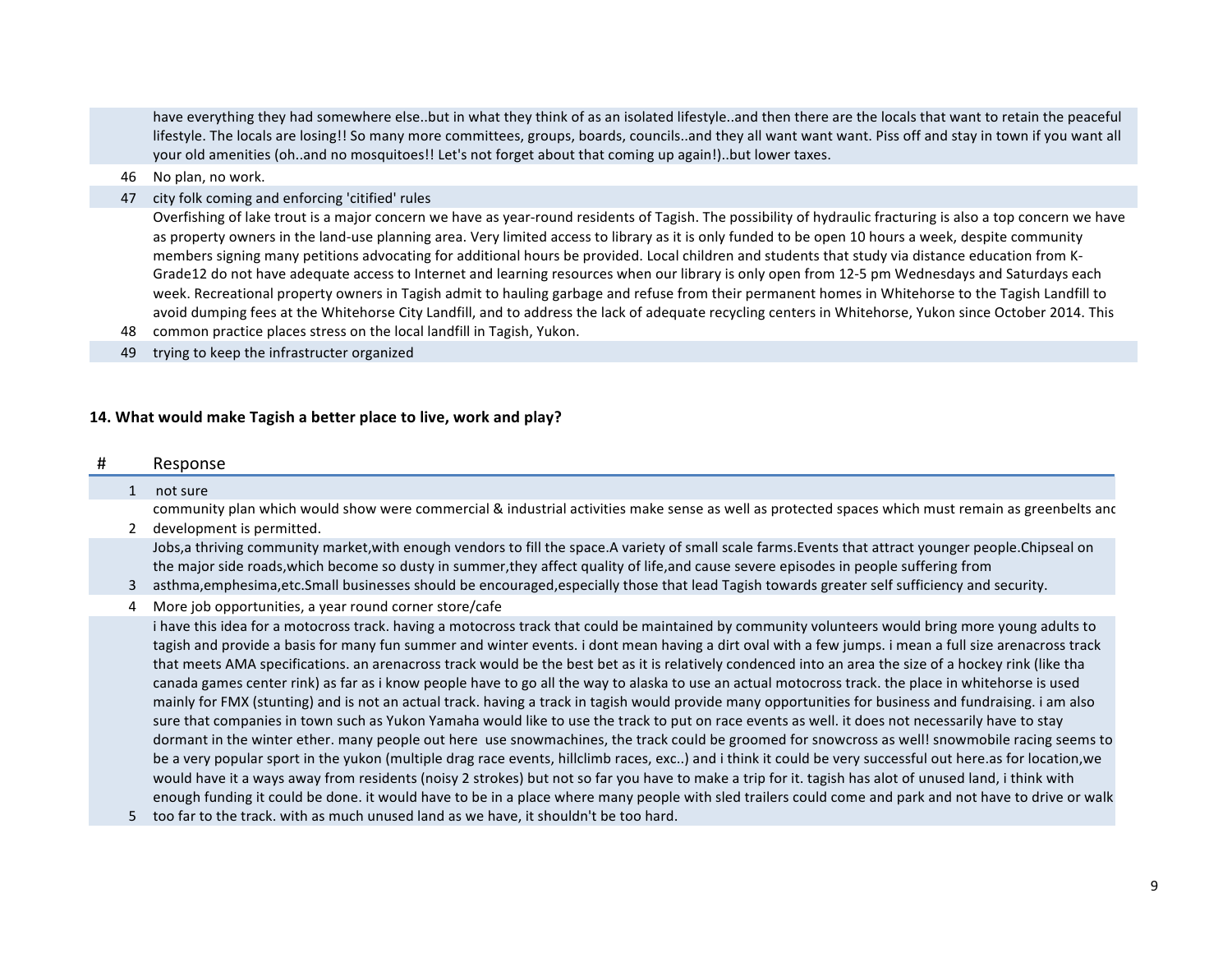Having all the roads chip sealed. A new community centre with facilities like a medical room so that we could one day have a visiting doctor or nurse. Lots of storage, office space, a large kitchen. Maybe 2 separate area's so you could have 2 activities at one time. Access from the hall to the outdoors so you could serve food. A covered area that you could have picnic tables. An outdoor sport field/hockey rink. Maybe some retail space. I would like to see the post office return to Tagish. I believe strongly that the Taku Subdivision requires a second entrance/exit ASAP in case of fire. I would like to see

- 6 more business here.
- 7 more jobs more housing

Concentration on keeping the wilderness aspect. Reduce "sanitizing" of the forest by stopping the Firesmarting of greenbelt areas. Some done by agreement with Yukon Government, other areas done without permission by residents. As much as I dislike Government intrusion, rules and regulations, something should be done to keep the wilderness in Tagish, the reason most live here. I oppose rules requiring xx number of trees on property and architectural controls, but limits to house size and building coverage (% of lot covered by buildings) would keep big business and "monster" houses from taking away the small community feel. Lots devoid of trees and those covered by shops and garages are more suitable for Whitehorse (or Carcross). I wish to keep the year-round residents able to do what they want with their property, like small businesses (bed and breakfast, rental cabins, small sawmills) without zoning restrictions or regulations. If they wish to remove all trees and plant a large lawn, it should be their choice (and punishment mowing it), but I believe most will operate their home or small business with little impact on the wilderness appearance. The existing businesses work well within the community, but some areas like Tagish estates with their larger lots might serve well for outfitting or larger resort lodging operations, if separated from residential areas to avoid noise or traffic conflicts. Maybe present areas can be maintained, but a new area set aside (west of Reid Road on the highway) for future development. Despite resident wishes to keep Tagish at the present stage of development and population, I am sure that there will be new subdivisions in the future and a growing population. As much as I like the residential nature of Tagish, someday a grocery store may arrive and other businesses like outfitters may want to access a growing market, so let's set aside a business area to keep residential homes in quiet wilderness areas.

8

Recognition that humans can have a very destructive effect on land, water and other humans. More cooperative discussions or facilitated discussion of

9 controversial issues.

10 scheduled to come, more hours available for library to be open. It already is a great place to live, work and play. Perhaps enhancement of phone service to include caller id, voice mail, etc for land lines, 4G is already

11 Stay same

12 Not grow

13 A method of enforcing lifestyle desires - respect of environment, other people - limit dogs, motorized vehicles, ATVs, not wake-zone in sensitive areas

- 14 Not becoming politcally controlled
- 15 No change, well maybe 3G
- 16 Good planning and discussions with the area people
- 17 It is good "as is" (Unrealistic, but...) property owners respect neighbours (regarding noise and activities)
- 18 keeping environment and recreational abilities status quo, listen to residents
- 19 Leave it as it is
- 20 To all be united

To have some work here, maintain a respectful community, and ensure individuals do not move into neighbourhoods with many loud dogs that deeply

21 disturb their neighours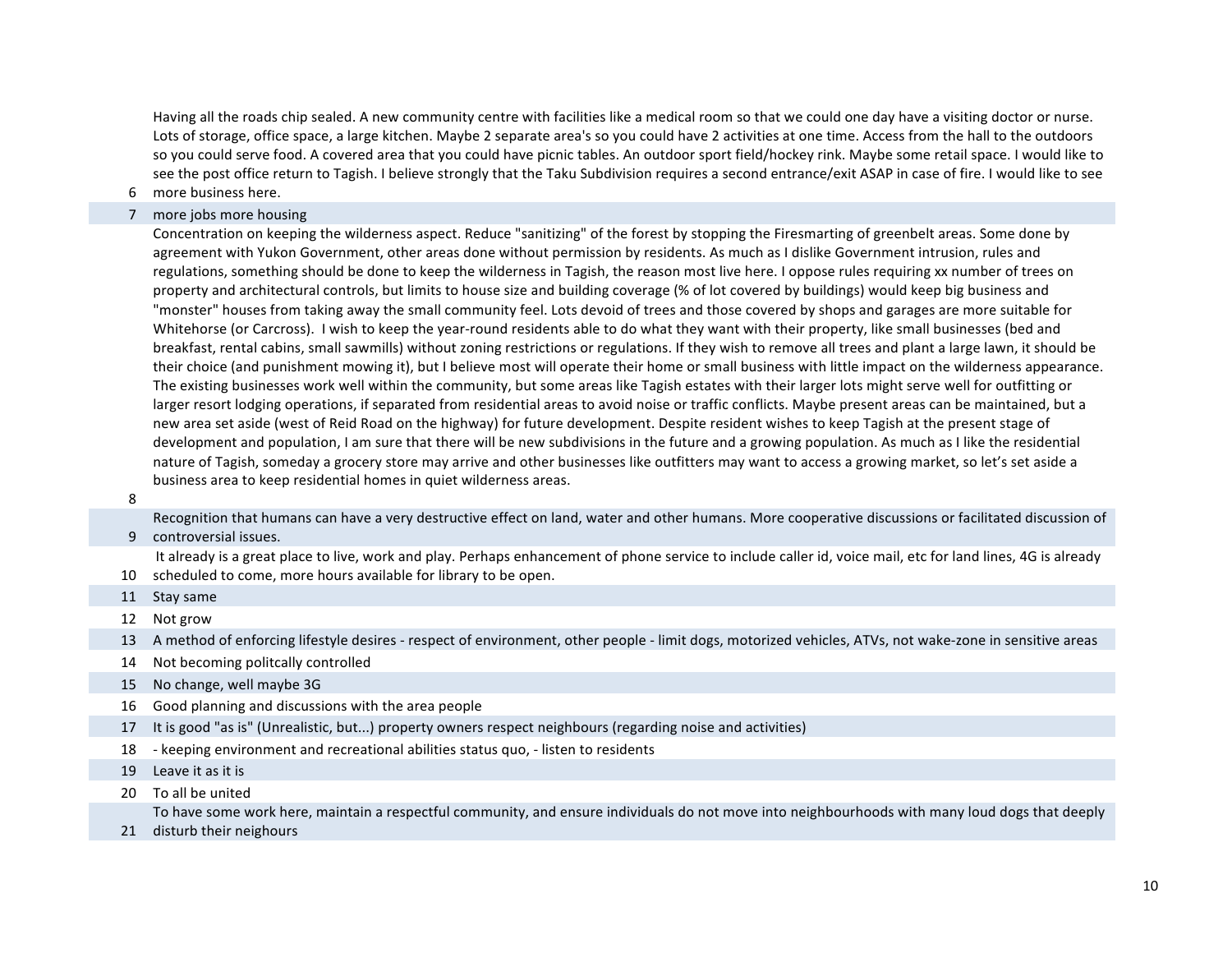More cultural and traditional buildings. More employment. Places for potlaches/retreats, etc. Retirement homes and safety people (nurse, firemen,

- 22 police, etc).
- 23 Unity
- 24 More F.N. involvement. Seems there is not a lot of F.N. on a community base.
- 25 Jobs, more CTFN meetings
- 26 Leave as is
- 27 A store
- 28 Marina
- 29 Have jobs for the people
- 30 One sheet of ice for curling, Community garden, a library/community hall

Updated and reliable cell service; 3G or better. Better internet service with no caps. Chip seal on the minor roads in front of our homes to keep the dust down. A small store with basic items. Perhaps a community shuttle to/from Whitehorse. Public access lanes to the lake should be cleaned up, properly cleared and clearly marked wherever they exist, to allow access as intended, as some are grown in and almost impassable, or occupied by adjacent land owners (who park their stuff there or have even built outhouses on them). Anyone caught removing the signs showing where the access lanes are should be heavily fined. Almost none of these accesses are functioning as intended. Most of them have just become unofficial lot enlargements for the neighbouring properties, keeping all of those residents without waterfront properties from easily accessing the Lake.

- 31 Campground improvements. The outhouses were almost overflowing last time I was there.
- 32 Some type of municipal government to focus development. Local government would help guide development To know that there is the foundation of a common vision for the area where residents listen and can speak and participate freely in the ongoing
- 33 prcoess of development
- 34 Fine as is

35 allow people to hoard dangerous dogs/living weapons and train them in ways that foster aggression in dogs. INSANE. Not having to fear who will be sacrificed to end the dog insanity. Is it my kid or someone else? The non-stop angry barking is a constant reminder don't

36 for our community. I have a long list, but not confident anything will be addressed. I give up!!!! jobs, a government that actually hires Yukoners, hire locals. get rid of corrupt government in Whitehorse lining their friends pockets and doing nothing

37 Ensure "quiet enjoyment" for everyone. And a newer Community Centre.

38 A rope swing

39 Dog teams and rescue homes need 20 acres or more so they don't bother pepele

Access to health services, and facilities for seniors within the community. Residential water delivery and increased transfer station hours. Better

- 40 recreation facilities are needed as well. I have lived at Tagish both full time and also half time, since 1972, I have seen lots of changes, but mostly the environment down the lake has
- 41 remained intact. I would like to see the wilderness environment preserved. designated recreational or open space lands, Direction on slow and appropriate development of residential and recreational land
- 42 Industrial or noise or other polluting activities should not be allowed
- 43 Proper Firesmarting in the subdivisions.

44 Ensuring that what we have now remains. Not allowing destruction of the environment for corporate or personal gain or profit ie: water, vegetation,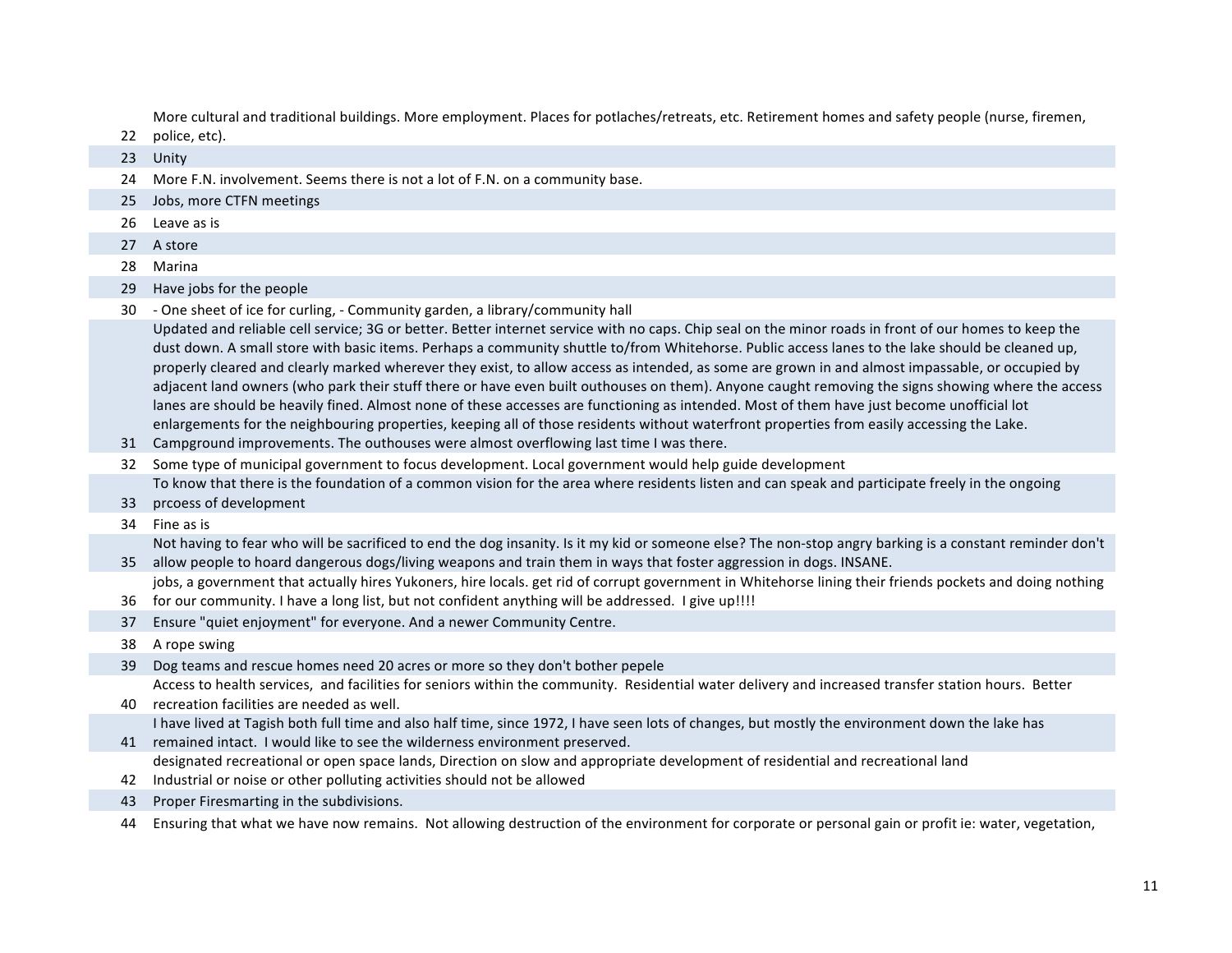marine life, ecology. Assuring that Yukon will move to renewable, sustainable energy - wind, solar, increasingly over the next decade and into the future.

- 45 Some restrictions on certain unethical activities like dog teams and pseudo churches.
- 46 coming up the river before the marker bouys are in. More support for seniors to allow them to live independently longer, better lake access (all the boat launches suck - too steep, too flat, or require
- Well..read the last comment! If gov't funds are available for the community then perhaps that information..in detail..needs to be made available to ALL residents of the community..not just a few that socialize together. Perhaps community ideas would be a real consideration instead of the few
- 47 making decisions to spend 'foolishly' tax payers dollars. A healthier communtiy will grow together instead of divide.
- 48 A plan, economic development, respect of the environment.
- A library open Tuesday through Saturday from 10 am 4 pm. A full service post office to provide mail and parcel services to local residents. Access to
- 49 high speed Internet and Cellular service for self-employed residents with home-based or Internet based businesses would foster economic viability.
- 50 To be recognized as a stand-alone community with its own basic services.

# **15. Please tell you what areas of Tagish are important to you and why.**

#### # Response

#### 1 beach/lake

2 taku subdivision--I live there. Tagish bridge area--fishing and wildlife viewing.

All of Tagish,as each area has something unique about it...the sense of community,and friendliness of Taku Sub,the space,view,and potential of Tagish Estates,etc.All are important,and need to be protected from harmful development(such as oil and gas water and air pollution)while being allowed to

- 3 realize their potential in creating sustainable economy, such as farming, recreational rentals, mechanics, welders, etc.
- 4 everywhere is important to me. i love it out here.
- 5 Of course the lake and the river are the most important they support a large habitat of birds, animals and people.
- 6 the mountains, the beaches, the bridge, fishing habitat, the wildlife that comes through, swans, ducks, geese
- 7 urban life. There are no special places that I make use of, like the bridge or California Beach, but I do make use of the forested surroundings to separate me from
- 8 Water everywhere. Wildlife corridor
- Six Mile River is a sensitive area for everyone because it affects many aspects of fish and fur, less hunting in area for wolves, moose, elk, bear, etc. Tagish
- 9 is a diverse community and should remain with that individualism, any regulations around zoning should be carefully considered.

10 Freedom

- 11 Bush trails natural, quiet, being alone
- 12 Tagish river open year round wildlife. California Beach area
- 13 All areas
- 14 River and lake system
- 15 California Beach maintain the area as it is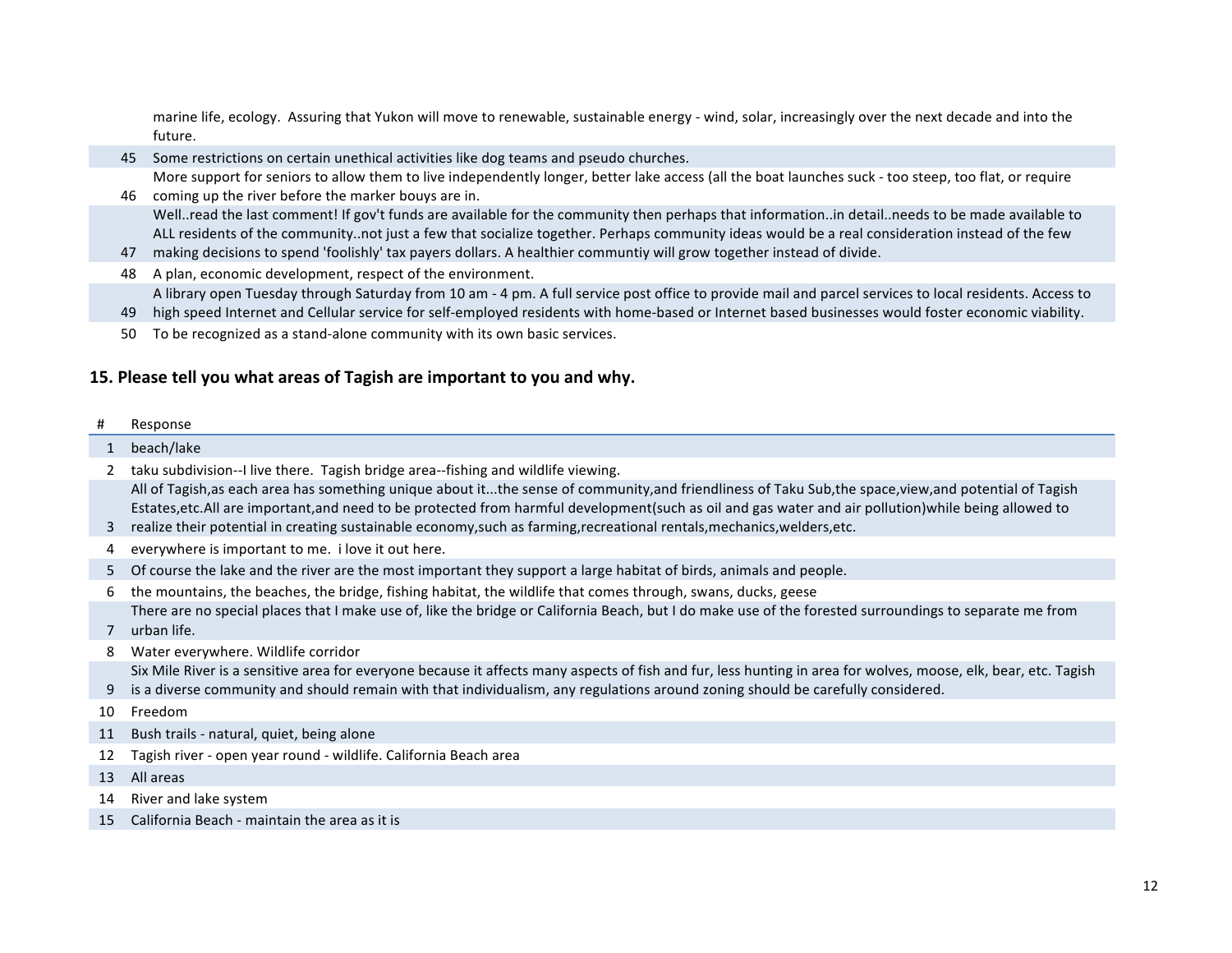|    | Taku Subdivision beach area - maintain the area as it is                                                                                               |  |  |  |
|----|--------------------------------------------------------------------------------------------------------------------------------------------------------|--|--|--|
|    | River and lakes                                                                                                                                        |  |  |  |
| 16 | Wildland and trails                                                                                                                                    |  |  |  |
| 17 | - All of Tagish                                                                                                                                        |  |  |  |
| 18 | All - as above                                                                                                                                         |  |  |  |
| 19 | The original bridge area because it is heart and core of community, but all is important because we are all together here                              |  |  |  |
| 20 | It's all important because we all have to live together, including the wildlife                                                                        |  |  |  |
| 21 | Tagish River and heritage cemetery, california beach                                                                                                   |  |  |  |
| 22 | Along the river - water, swans, fish. The land itself                                                                                                  |  |  |  |
| 23 | All areas                                                                                                                                              |  |  |  |
| 24 | River front and Tagish Estates. How do all the people from 'outside' Canada have access to lands?                                                      |  |  |  |
|    | Six mile river - migrating bird staging area                                                                                                           |  |  |  |
|    | Historic aspects, buildings, etc                                                                                                                       |  |  |  |
| 25 | Historic traditional areas - harvesting, grave site                                                                                                    |  |  |  |
| 26 | Lake                                                                                                                                                   |  |  |  |
| 27 | All of it                                                                                                                                              |  |  |  |
|    | Water                                                                                                                                                  |  |  |  |
| 28 | Wildlife habitat including corridors                                                                                                                   |  |  |  |
|    | The lake campground                                                                                                                                    |  |  |  |
| 29 | Nice learn air                                                                                                                                         |  |  |  |
| 30 | California beach                                                                                                                                       |  |  |  |
|    | All of the waterfront/waterways are important to me as I love kayaking / playing on the beach. The forested area between Taku Subdivision and Ten Mile |  |  |  |
| 31 | Ranch is important to me for woodcutting. The trails are important as I like to ATV or snowmobile on them.                                             |  |  |  |
| 32 | River/lake - Wildlife habitat                                                                                                                          |  |  |  |
| 33 | It's a connected ecosystem. Whole area is important                                                                                                    |  |  |  |
| 34 | Green spaces and wildlife, birds, fish                                                                                                                 |  |  |  |
| 35 | California beach. The place I spend majority of my time here                                                                                           |  |  |  |
| 36 | All areas. This place is of global significance and we have a responsibility to protect it.                                                            |  |  |  |
| 37 | all                                                                                                                                                    |  |  |  |
| 38 | The whole community. see above                                                                                                                         |  |  |  |
| 39 | Water access.                                                                                                                                          |  |  |  |
| 40 | It's all important                                                                                                                                     |  |  |  |
|    | The community centre. It allows people a place to get together and socialize, exercise etc. there are many good programs and events going on for all   |  |  |  |

41 ages.the library is another plus for our community. I wish we still had the Post Office running. It was so much handier than driving to Carcross.

42 All areas are important. There is so much history here that has not been documented and as such will likely be lost.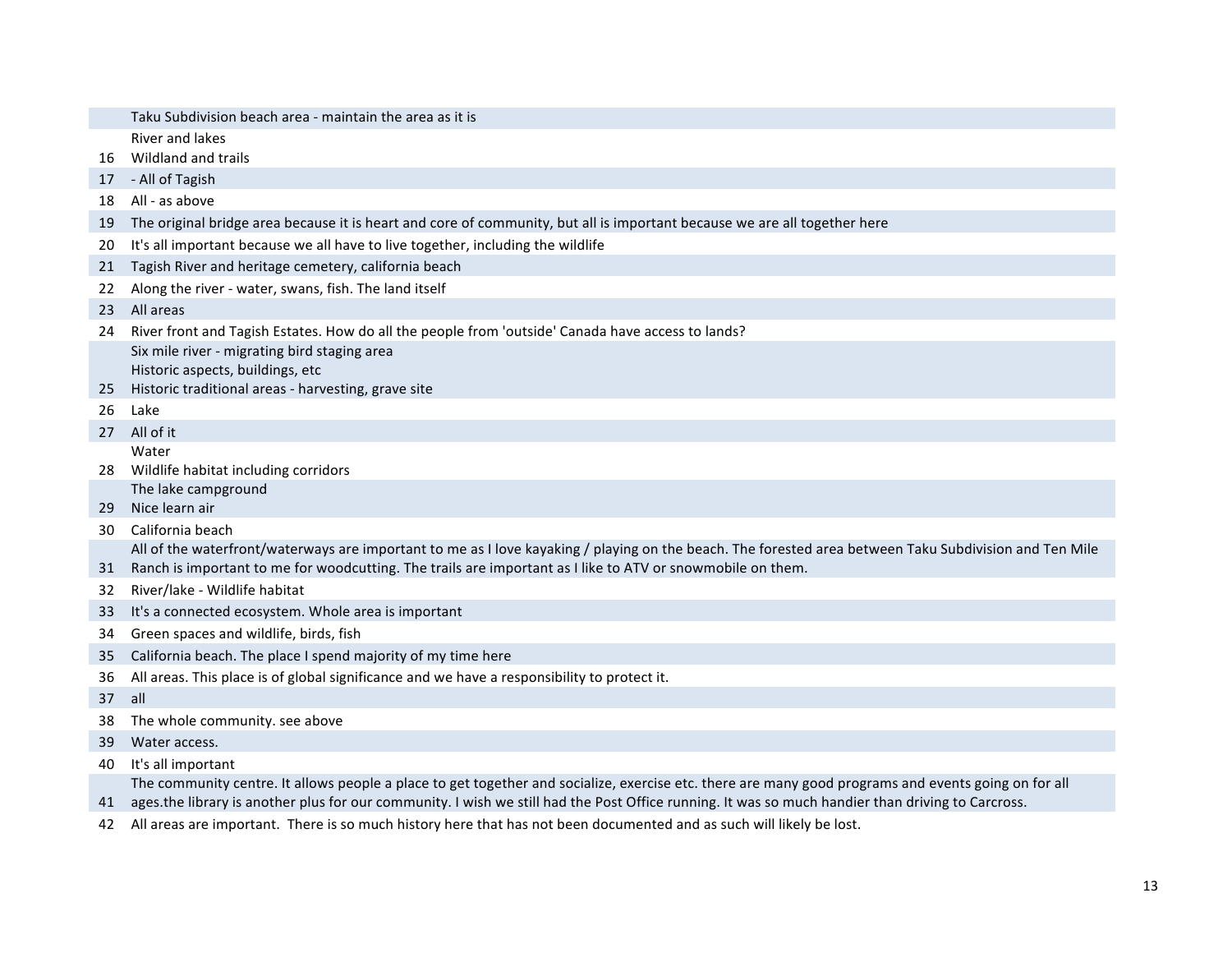Our water is valuable as we all need water to live. Our wildlife, fish, the ecology of our lake system is valuable and I want it protected. Our mountains,

- 43 the forests and our lack of industrial development is all precious to me.
- 44 had my place for over 30 years; the natural setting is very important to me and my adult children and future generations
- 45 All. Keeping the bush areas wild.

The whole of Tagish is important to me because it still holds much of it's low key charm and environmental integrity (except for the asbestos in the dump

- 46 and a few other exceptions!)
- 47 Private areas, the lake, the smallness of community, and lack of people. the lake, river, mountains and forest.
- 48 my place, your place and his place. All of Tagish is important!! ALL!! We still have a clean lake, land and sky. (oh..keep the spray away..mosquitoes..the birds need food too) A good and
- 49 healthy place to live and grow.
- 50 All of it, it is home, specifically the natural beauty and fish habitat, access to southern lakes system.
- 51 the water front areas, all of them & being able to use our trail system All areas of Tagish are important to support a balanced environment for living and thriving for resident First Nations, other local residents, wildlife and
- 52 birds, green space for outdoor recreation and a healthy lake eco-system.
- 53 California Beach, that is where my cabin is and the scenery is terrific

## **15. Is there anything else that you think should be considered as the Tagish Local Area Plan gets underway?**

1 impossible to restore it to the pristine condition it once was! any development that takes place must proceed in an orderly fashion with regard to evironmental and cultural sensitivity. Once an area is destroyed it is

I think I've gone on quite enough,but...NO FRACKING! I would love to see Tagish become a leader in renewable energy.We are small enough,and ideally located to take advantage of wind,sun,and current. We would be suitable for a pilot project on renewable energy production. If oil and gas development is

- 2 allowed to come in,I'm afraid we will lose all the things that make Tagish such a special place. chipseal the roads. all of them. summers are getting hotter and dryer. and with that comes dust. lots and lots of dust. it gets EVERYWHERE. its a hot dav. you open your windows. someone rolls by on the road going like 10km. MASSIVE DUST CLOUD. now its all over your floors, on your clothes, in your food,
- 3 and thats when your inside. what about when your outside on the BBQ? i dont care for the taste of sand burgers thanks.
- 4 It would be nice to see some young people have some input into this plan as they are the future of Tagish.
- 5 think about the people of Carcross too as we are all one people from the Carcross/ Tagish First nation

Maybe the answer is to limit influence on future planning to year round residents as it is their home. We chose Tagish over Carcross for certain reasons and these should be protected. Those who have weekend "cabins" would appreciate the continuation of having a wilderness getaway. Those who use their lots as a storage yard or bring their Whitehorse industrial shop for the cheaper land costs should have less say. Limit home size and business size to keep the small wilderness community feel. Limit clearing of forest areas, we do not need grassy boulevards or greenbelts. Keep the tourists in Carcross and the industries in Whitehorse.

- 6
- 7 Continue with public input, this will bring to light issues that may not be apparent at the moment.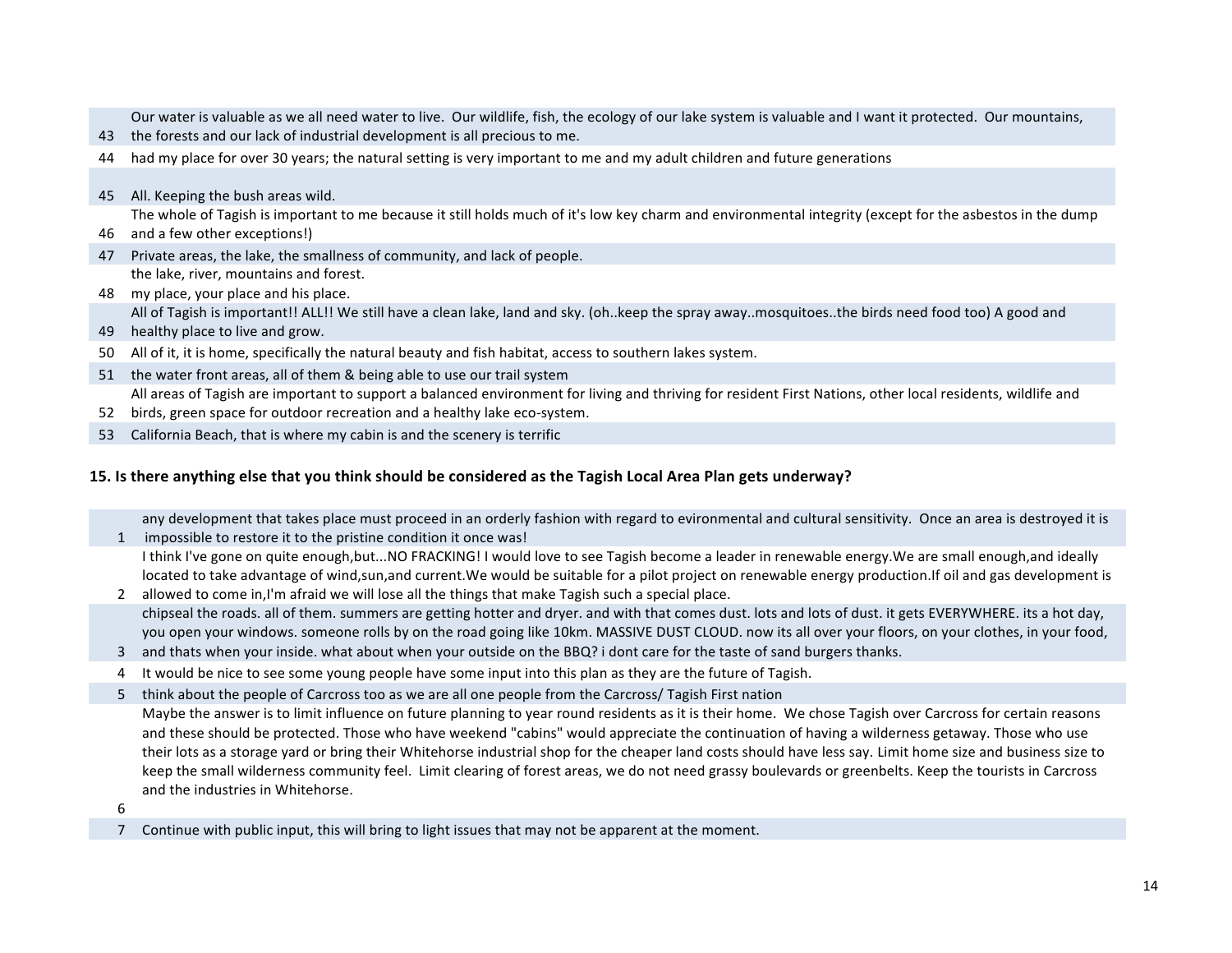8 Listen to residents 9 Communication of changes 10 Creation of electrical power 11 Not too many restrictions Minimal demographic expansion 12 The PEOPLE should have the say and decisions NOT regulations and zoning brought in by gov't regardless of what people want 13 - No 14 Be kept informed Better. See #13! 15 Getting clear buy in for any plan for this community 16 It's good to leave it open for additions and changes, etc. 17 composting system! Let's develop a local food plan, and create jobs and community development as well as sustainable lifestyles by initiating a community garden and 18 Understand that most people don't like change, accept that. Make the changes slow and small, it will be easier for the people to adapt. 19 Tagish airstrip "dangerous" 20 Cultural revitalization - more infrastructure, long houses, More funding to enhance preservation of the grave site 21 Needs a meeting place 22 Be careful what you let go on there. I grew up there. It was my playground 23 Little cabins, Bike trail, Golf, Tourist information 24 911 service, better cell service, local radio reception improved 25 properties, or to CTFN lands as the Band may see fit, and that existing properties be left as they were. One last comment on Zoning, because I know this is what its all about. While there are some who see the imposition of zoning on the community as a positive step, helping to avoid conflict between neighbours, there are also many residents (like me) who bought residences and live here precisely because there is no zoning, with the expectation that it would remain that way. Some people as I do, see it as an imposition, a restriction on our personal freedoms, and a violation of the terms we bought our property under. If there is to be zoning in the future, I would suggest it only gets applied to new 26 many as possible) voices are heard! Having a meeting for those who "don't want development" or "who don't want to participate in development". Try to get full engagement so all (or as 27 Stop raising lake levels ie. YEC proposal. Big development that might harm neighbours. Noisy vehicles,particularly on beach 28 Tagish Narrows HPA (protect buffer areas such as high bank). Please, we need cell service. 29 doing all the things they would otherwise not be doing in riverdale, loud party noise 24/7, what are you offering? - real bylaws to stop annoying dog teams from spoiling - above for drunken weekenders coming to quiet neighbourhoods and 30 properties to become "worthless" by the activities they are carrying on on their property. How will you manage development and "problem" (dog) properties. We have residents who, by their use of their properties, have caused adjacent 31 Not having to get permission from neighbors to build fence or shed 32 mind the barking.i fear what will happen if the fence ever breaks or any of the animals get out. I think someone could be seriously hurt or worse. Yes, I think there should be no animal rescue shelters allowed in the residential areas of Tagish. They make the neighbouring properties worthless, never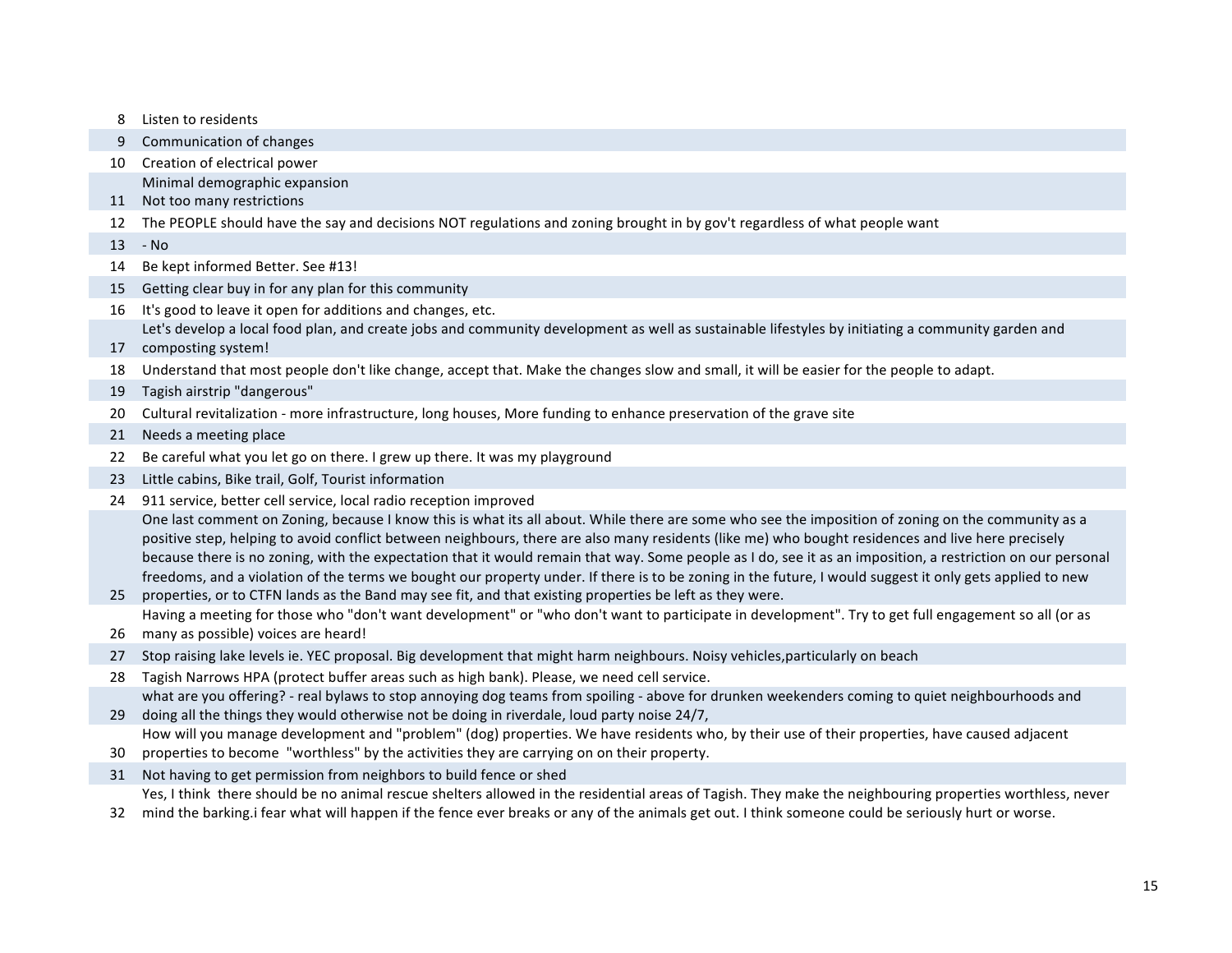- 33 I think we need to move forward from having a Advisory council to something like hamlet status or something equally important.
	- More attention to potential threats from government decisions ie Old and Gas dispositions, Yukon Energy's plan to hold the water higher each Fall and to drop it lower each spring. This may have very detrimental effects on the ecology and the marine environment for fish, swans and other species. It may be too late to reverse the damage if they just go ahead as they want to do. There studies are poor, they have no long term base line data and no program for
- 34 ongoing monitoring. I think this planned project needs to be very closely scrutinized.
- 35 better communication with residents on proposed developments by any party
- 36 No more development. Keeping all the green areas intact. Wildlife is already suffering from bad planning on development. Consultation is key to a peaceful and cohesive community. It is better to plan to 'not plan' than to plan just for the sake of making rules. For many decades neighbors have worked out problems by dealing directly with each other. Many kindnesses occur at Tagish still, because people generally care
- 37 about each other and the community.
- 38 Don't plan for ridiculous things like street lighting and building restrictions. Deep reflection upon what is really necessary at this time. There are people out here who have lived here for a very long time, they have made this place what it is and know better than I how it came to be this way. We have a wonderful community of unique and non-conforming individuals and I pray we
- 39 don't come up with a plan that inadvertently stifles their life creativity.
- 40 Yep..listen..listen and listen. Do the right thing. I hope..but the hope is dimming. Careful consideration of game movement and fencing, limited or no fences. Careful consideration of CTFN Final Aggrement ie, Six Mile Habitat Protection Area and that the concept of raising the waterlevel one foot for extra energy is against the CTFN Final Agreement Specific Provision, chapter 16 I think.
- 41 Historic buildings could be refurbished.

Please provide adequate opportunities for information sharing and consultation to residents who are permanent property owners, but work full time in

42 Whitehorse and cannot attend community meetings and events during their Monday-Friday work and commute day (7 am -7 pm).